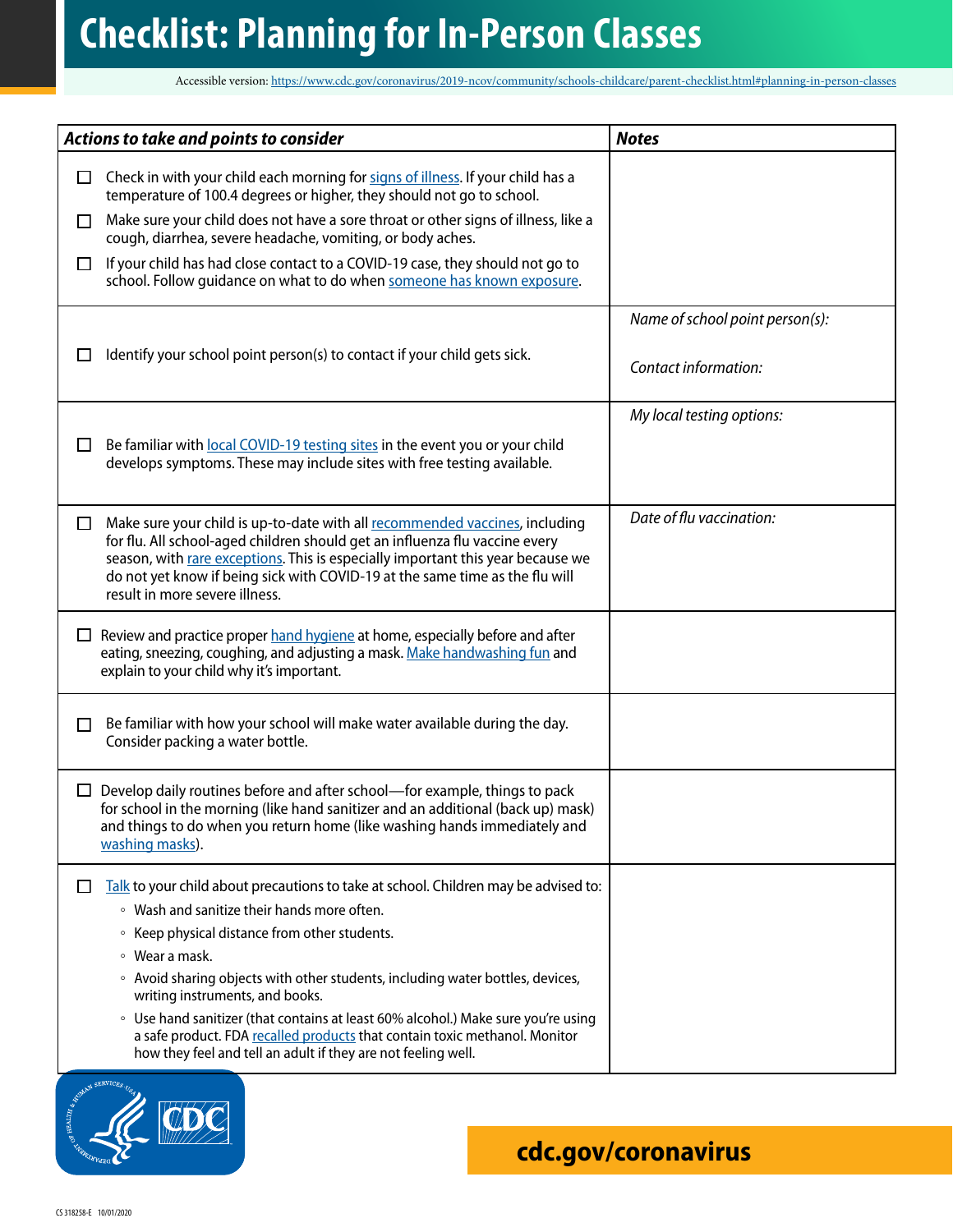| Actions to take and points to consider |                                                                                                                                                                                                                                                                                                                                                                                                                                                                                                                                                                                                  | <b>Notes</b> |
|----------------------------------------|--------------------------------------------------------------------------------------------------------------------------------------------------------------------------------------------------------------------------------------------------------------------------------------------------------------------------------------------------------------------------------------------------------------------------------------------------------------------------------------------------------------------------------------------------------------------------------------------------|--------------|
| П                                      | Develop a plan as a family to protect household members who are at increased<br>risk for severe illness.                                                                                                                                                                                                                                                                                                                                                                                                                                                                                         |              |
| □                                      | Make sure your information is current at school, including emergency contacts<br>and individuals authorized to pick up your child(ren) from school. If that list<br>includes anyone who is at increased risk for severe illness from COVID-19,<br>consider identifying an alternate person.                                                                                                                                                                                                                                                                                                      |              |
| □                                      | Be familiar with your school's plan for how they will communicate with families<br>when a positive case or exposure to someone with COVID-19 is identified and<br>ensure student privacy is upheld.                                                                                                                                                                                                                                                                                                                                                                                              |              |
| $\Box$                                 | Plan for possible school closures or periods of quarantine. If transmission is<br>increasing in your community or if multiple children or staff test positive for<br>COVID-19, the school building might close. Similarly, if a close contact of your<br>child (within or outside of school) tests positive for COVID-19, your child may<br>need to stay home for a 2-week quarantine period. You may need to consider the<br>feasibility of teleworking, taking leave from work, or identifying someone who<br>can supervise your child in the event of school building closures or quarantine. |              |
| ΙI                                     | Plan for transportation:<br>• If your child rides a bus, plan for your child to wear a mask on the bus and<br>talk to your child about the importance of following bus rules and any spaced<br>seating rules.<br>• If carpooling, plan on every child in the carpool and the driver wearing masks<br>for the entire trip. If your school uses the cohort model, consider finding<br>families within your child's group/cohort at school to be part of the carpool.                                                                                                                               |              |
| $\Box$                                 | If your child has an Individualized Education Program (IEP) or 504 Plan or<br>receives other learning support (e.g., tutoring), ask your school how these<br>services will continue.                                                                                                                                                                                                                                                                                                                                                                                                             |              |
| □                                      | If your child receives speech, occupational or physical therapy or other related<br>services from the school, ask your school how these services will continue.                                                                                                                                                                                                                                                                                                                                                                                                                                  |              |
| ப                                      | If your child receives mental health or behavioral services (e.g., social skills<br>training, counseling), ask your school how these services will continue.                                                                                                                                                                                                                                                                                                                                                                                                                                     |              |
| $\Box$                                 | If your school uses a cohorting model, consider limiting your child's in-person<br>out-of-school interactions to children in the same cohort or to activities where<br>physical distancing can be maintained.                                                                                                                                                                                                                                                                                                                                                                                    |              |
| $\Box$                                 | Reinforce the concept of physical distancing with your child.                                                                                                                                                                                                                                                                                                                                                                                                                                                                                                                                    |              |
| ப                                      | Talk to your school administrators and teachers about their plans for physical<br>education and physical activity (e.g., recess).                                                                                                                                                                                                                                                                                                                                                                                                                                                                |              |
|                                        | Safer options include being outdoors when possible, reducing the number of people<br>in an indoor space, and encouraging students to stay at least 6 ft apart.                                                                                                                                                                                                                                                                                                                                                                                                                                   |              |
| □                                      | Ask how your school plans to help ensure that students are following practices<br>to reduce the spread of COVID-19.                                                                                                                                                                                                                                                                                                                                                                                                                                                                              |              |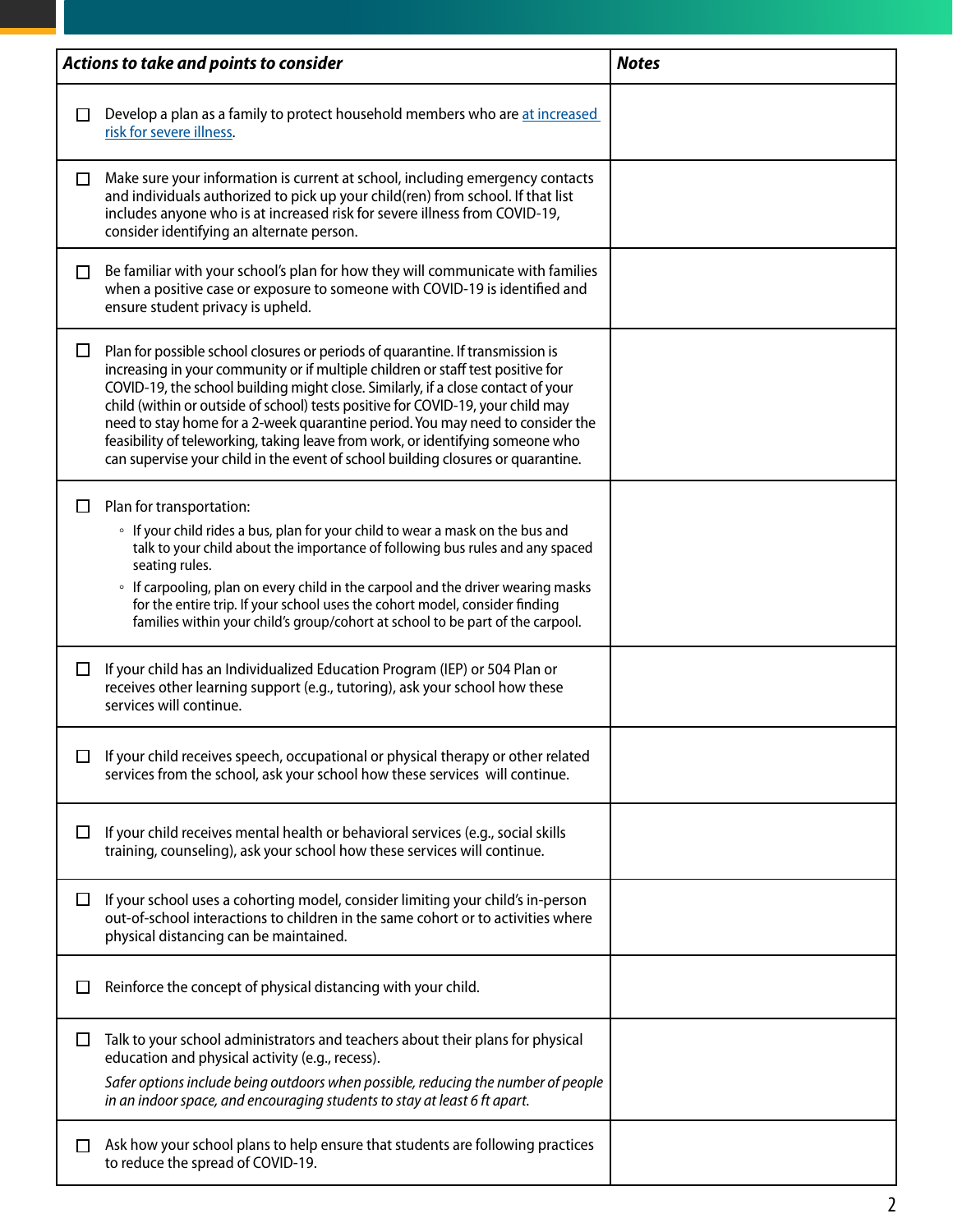## **Masks**

## **If your school is requiring or encouraging masks**

| Actions to take and points to consider |                                                                                                                                                                                                                                                                                                                                                                                                                                                                                                 | <b>Notes</b> |
|----------------------------------------|-------------------------------------------------------------------------------------------------------------------------------------------------------------------------------------------------------------------------------------------------------------------------------------------------------------------------------------------------------------------------------------------------------------------------------------------------------------------------------------------------|--------------|
| П                                      | Have multiple masks, so you can wash them daily and have back-ups ready.<br>Choose masks that<br>• Fit snugly but comfortably against the side of the face<br>• Completely cover the nose and mouth<br>• Are secured with ties or ear loops<br>• Include multiple layers of fabric<br>• Allow for breathing without restriction<br>• Can be washed and machine dried without damage or change to shape                                                                                          |              |
| $\Box$                                 | Label your child's masks clearly in a permanent marker so that they are not<br>confused with those of other children.                                                                                                                                                                                                                                                                                                                                                                           |              |
| ப                                      | Practice with your child putting on and taking off masks without touching the<br>cloth.                                                                                                                                                                                                                                                                                                                                                                                                         |              |
| ப                                      | Explain the importance of wearing a mask and how it protects other people<br>from getting sick.                                                                                                                                                                                                                                                                                                                                                                                                 |              |
| ⊔ ⊦                                    | Consider talking to your child about other people who may not be able to wear<br>masks for medical reasons (e.g., asthma).                                                                                                                                                                                                                                                                                                                                                                      |              |
| ப                                      | As a family, model wearing masks, especially when you are in situations where<br>physical distancing is difficult to maintain or impossible.                                                                                                                                                                                                                                                                                                                                                    |              |
| $\Box$                                 | If you have a young child, help build their comfort wearing a mask and become<br>comfortable seeing others in masks.<br>• Praise your child for wearing a mask correctly.<br>• Put a mask on stuffed animals.<br>• Draw a mask on a favorite book character.<br>• Show images of other children wearing masks.<br>• Allow your child to choose their mask that meets any dress requirements your<br>school may have.<br><sup>o</sup> Suggestions from the <b>American Academy of Pediatrics</b> |              |
| $\Box$                                 | Consider providing your child with a container (e.g., labeled resealable bag) to<br>bring to school to store their masks when not wearing it (e.g., when eating).                                                                                                                                                                                                                                                                                                                               |              |